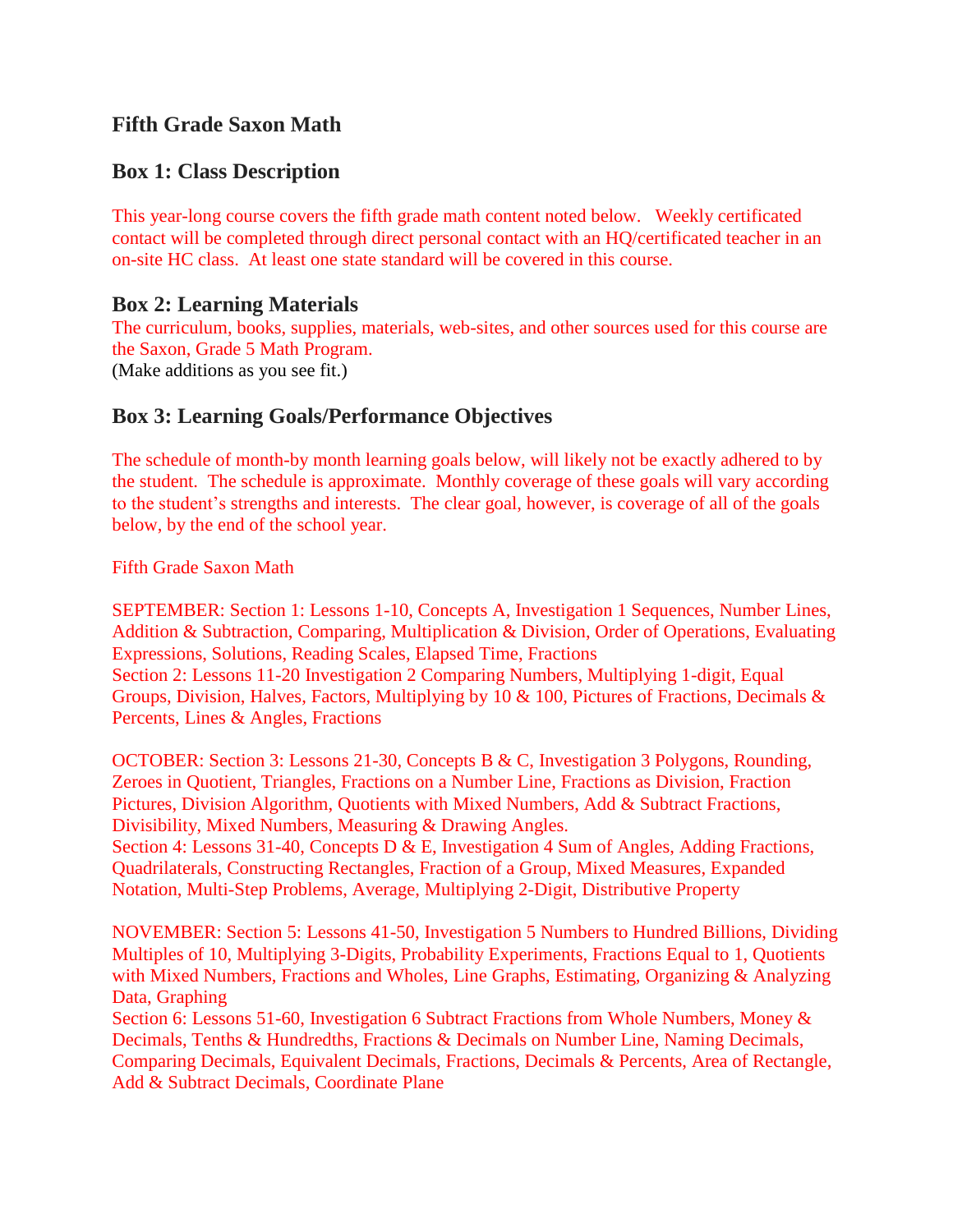DECEMBER: Section 7: Lessons 61-70, Concepts F Comparing Improper Fractions & Mixed Numbers, Prime & Composite Numbers, Prime Factorization, Exponents & Square Roots, Order of Operations, Equivalent Fractions, Fractions, Decimals & Percents

JANUARY: Decimals - Subtopics: Placement of decimal point, Visual representations of multiplying and dividing decimals (pictures, area model and number line), Conceptual understanding of multiplication and division of decimals, Explanation of effective strategies, multiplying decimals by decimals, dividing decimals by whole numbers Big Idea: Real world situations can be solved by combining or separating groups. Essential Questions: What patterns do you notice in the placement of the decimal when multiplying or dividing by the powers of ten? How is repeated addition related to multiplication and how is repeated subtraction related to division? How can visual models show multiplication and/or division of decimals? Compare and explain how the size of factors is related to the size of products. How can you apply the conversion of measurement units to real-life problems?

FEBRUARY: Fractions - Subtopics: Visual representations of multiplying and dividing fractions (pictures, area model and number line), Conceptual understanding of multiplication and division of fractions, Procedures for multiplying fractions by fractions, Procedures for dividing fractions by whole numbers. Big Idea = Real world situations can be solved by combining or separating groups. Essential Questions: How are fractions related to division? How can the area of a rectangle with fractional sides be represented? How can a visual model help to show multiplication of a fraction by a whole number? How does multiplying by a fraction or by a mixed number affect the size of the product? How can multiplication and division of fractions and mixed numbers be used in real life situations?

MARCH: Section 8: Lessons 71-80, Investigation 8, Concepts G Percents, Decimals & Fractions, Greatest Common Factor, Parallelograms, Area of a Triangle, Patterns & Functions, 2- Step Equations Section 9 Lessons 81-90, Focus on Concepts H & I Simplify Improper Fractions, Divide 2-Digit Numbers, Graphs, Estimating Quotients, Reciprocals, Divide by Zero, Compare Data, Integers, Add & Subtract Decimals Section 10: Lessons 91-100, Focus on Concepts J & K, Investigation 10 Division Algorithm, Subtract Decimals with Zero, Integers, Write Expressions, Percent as Part of a Group, Cubes

APRIL: Section 11: Lessons 101-110, Investigation 11 2-D Pictures of 3-D Figures, Percent of a Number, Least Common Multiple, Mixed Numbers as Improper Fractions, Use Formulas, Complex Figures, Common and Least Denominators Section 12: Lessons 111-114, Focus on Concepts L Add & Subtract Mixed Numbers, Solve Equations with Unknown Factors

MAY: Common Core Unit – Volume; Subtopics: Understand that a unit cube can measure volume, Conceptual understanding of volume, Pack rectangular solids with cubes to find volume, Apply the formula for volume. Big Idea = Real world situations can be solved by combining or separating groups. Essential Questions: How are fractions related to division? How can the area of a rectangle with fractional sides be represented? How can a visual model help to show multiplication of a fraction by a whole number? How does multiplying by a fraction or by a mixed number affect the size of the product? How can multiplication of fractions and mixed